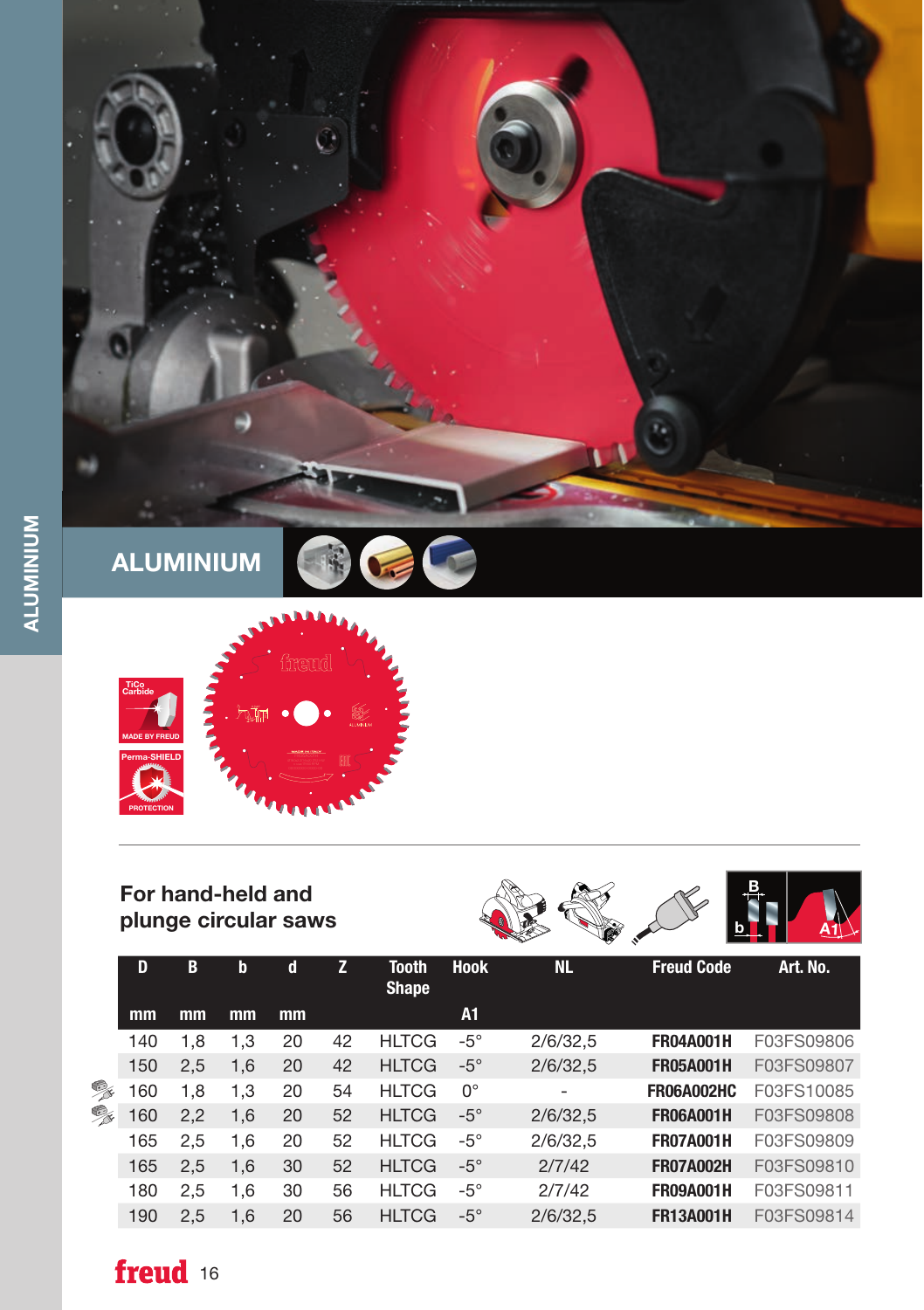| D   | B   | b   | d  |    | Tooth<br><b>Shape</b> | <b>Hook</b> | <b>NL</b> | <b>Freud Code</b> | Art. No.   |
|-----|-----|-----|----|----|-----------------------|-------------|-----------|-------------------|------------|
| mm  | mm  | mm  | mm |    |                       | A1          |           |                   |            |
| 190 | 2.5 | 1.6 | 30 | 56 | <b>HLTCG</b>          | $-5^\circ$  | 2/7/42    | <b>FR13A002H</b>  | F03FS09815 |
| 200 | 2.8 | 1.8 | 30 | 60 | <b>HLTCG</b>          | $-5^\circ$  | 2/7/42    | <b>FR14A001H</b>  | F03FS09816 |
| 210 | 2.3 | 1.8 | 30 | 72 | <b>HLTCG</b>          | $-5^\circ$  | 2/7/42    | <b>FR15A001H</b>  | F03FS09817 |
| 230 | 2.8 | 1.8 | 30 | 64 | <b>HLTCG</b>          | $-5^\circ$  | 2/7/42    | <b>FR19A001H</b>  | F03FS09818 |
| 235 | 2.5 | 1.8 | 30 | 80 | <b>HLTCG</b>          | $-5^\circ$  | 2/7/42    | <b>FR20A001H</b>  | F03FS09819 |



|     |     |     |    |    |                              |             | ∼<br>w                   |                   |            |
|-----|-----|-----|----|----|------------------------------|-------------|--------------------------|-------------------|------------|
| D   | B   | b   | d  | z  | <b>Tooth</b><br><b>Shape</b> | <b>Hook</b> | <b>NL</b>                | <b>Freud Code</b> | Art. No.   |
| mm  | mm  | mm  | mm |    |                              | A1          |                          |                   |            |
| 136 | 1.6 | 1.0 | 20 | 48 | <b>HLTCG</b>                 | $0^{\circ}$ |                          | <b>FR03A001HC</b> | F03FS10082 |
| 140 | 1,8 | 1,3 | 20 | 48 | <b>HLTCG</b>                 | $-5^\circ$  | $\overline{\phantom{a}}$ | <b>FR04A002HC</b> | F03FS10083 |
| 150 | 1,8 | 1,3 | 20 | 48 | <b>HLTCG</b>                 | $0^{\circ}$ |                          | <b>FR05A002HC</b> | F03FS10084 |
| 160 | 1,8 | 1,3 | 20 | 54 | <b>HLTCG</b>                 | $0^{\circ}$ | -                        | <b>FR06A002HC</b> | F03FS10085 |
| 160 | 2,2 | 1.6 | 20 | 52 | <b>HLTCG</b>                 | $-5^\circ$  | 2/6/32,5                 | <b>FR06A001H</b>  | F03FS09808 |
| 165 | 1,8 | 1,3 | 20 | 54 | <b>HLTCG</b>                 | $0^{\circ}$ | $\overline{\phantom{a}}$ | <b>FR07A002HC</b> | F03FS10086 |
| 190 | 1.8 | 1,3 | 30 | 54 | <b>HLTCG</b>                 | $0^{\circ}$ | ٠                        | <b>FR13A003HC</b> | F03FS10088 |

and plunge circular saws

For miter saws  $\mathbb{R}$ 

OPTIMIZED FOR

**BARK** 

| D   | B   | b   | d  | Z  | <b>Tooth</b><br><b>Shape</b> | <b>Hook</b> | <b>NL</b> | <b>Freud Code</b> | Art. No.   |
|-----|-----|-----|----|----|------------------------------|-------------|-----------|-------------------|------------|
| mm  | mm  | mm  | mm |    |                              | A1          |           |                   |            |
| 210 | 2,5 | 1,8 | 30 | 54 | <b>HLTCG</b>                 | $-5^\circ$  | FT121     | <b>FR15A001M</b>  | F03FS09820 |
| 216 | 2,5 | 1,8 | 30 | 64 | <b>HLTCG</b>                 | $-5^\circ$  | FT121     | <b>FR16A001M</b>  | F03FS09821 |
| 250 | 2,8 | 2,0 | 30 | 80 | <b>HLTCG</b>                 | $-5^\circ$  | FT121     | <b>FR23A001M</b>  | F03FS09822 |
| 254 | 2,8 | 2,0 | 30 | 80 | <b>HLTCG</b>                 | $-5^\circ$  | FT121     | <b>FR24A001M</b>  | F03FS09823 |
| 260 | 2,3 | 1,8 | 30 | 80 | <b>HLTCG</b>                 | $-5^\circ$  | FT121     | <b>FR26A001M</b>  | F03FS09827 |
| 300 | 2,8 | 2,0 | 30 | 96 | <b>HLTCG</b>                 | $-5^\circ$  | FT121     | <b>FR28A001M</b>  | F03FS09828 |
| 305 | 2,8 | 2,0 | 30 | 96 | <b>HLTCG</b>                 | $-5^\circ$  | FT121     | <b>FR29A001M</b>  | F03FS09829 |
| 315 | 2,8 | 2,2 | 30 | 96 | <b>HLTCG</b>                 | $-5^\circ$  | FT121     | <b>FR30A001M</b>  | F03FS09832 |

FT121: 2/7/42 + 2/9/46 + 2/9,5/46,5 + 2/10/60

e<br>Bari<br>Bari